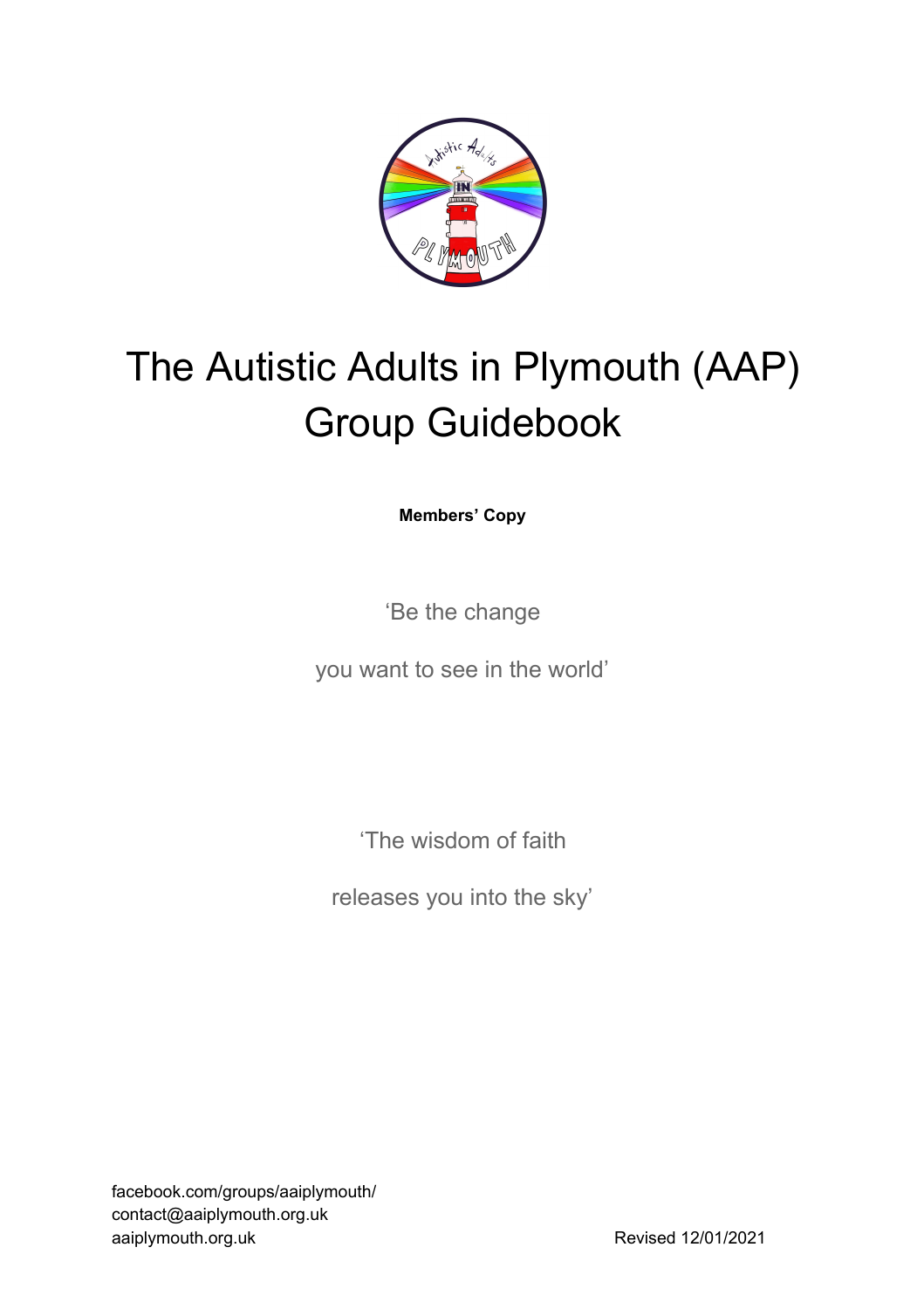| The AAP group?                                                                                               | $\mathbf 2$    |
|--------------------------------------------------------------------------------------------------------------|----------------|
| What is the AAP group?                                                                                       | 2              |
| Why is the AAP group?                                                                                        | 2              |
| How is the AAP group?                                                                                        | $\overline{2}$ |
| <b>Code of Conduct and the Procedures</b>                                                                    | 3              |
| Code of Conduct                                                                                              | 3              |
| Member's reasonable adjustments procedure                                                                    | 3              |
| Member's ideas procedure                                                                                     | 3              |
| Member's concerns and reviews procedure                                                                      | 4              |
| How does a member submit a concern if they are not satisfied with the services<br>provided by the AAP group? | 4              |
| How does a member submit a review?                                                                           | 4              |
| Member's donations procedure                                                                                 | 5              |
| <b>Member Disclosure Statement</b>                                                                           | 6              |
| Copy for the AAP Group Member                                                                                | 6              |
| <b>Member Disclosure Statement</b>                                                                           | 7              |
| Copy for the AAP Group                                                                                       | 8              |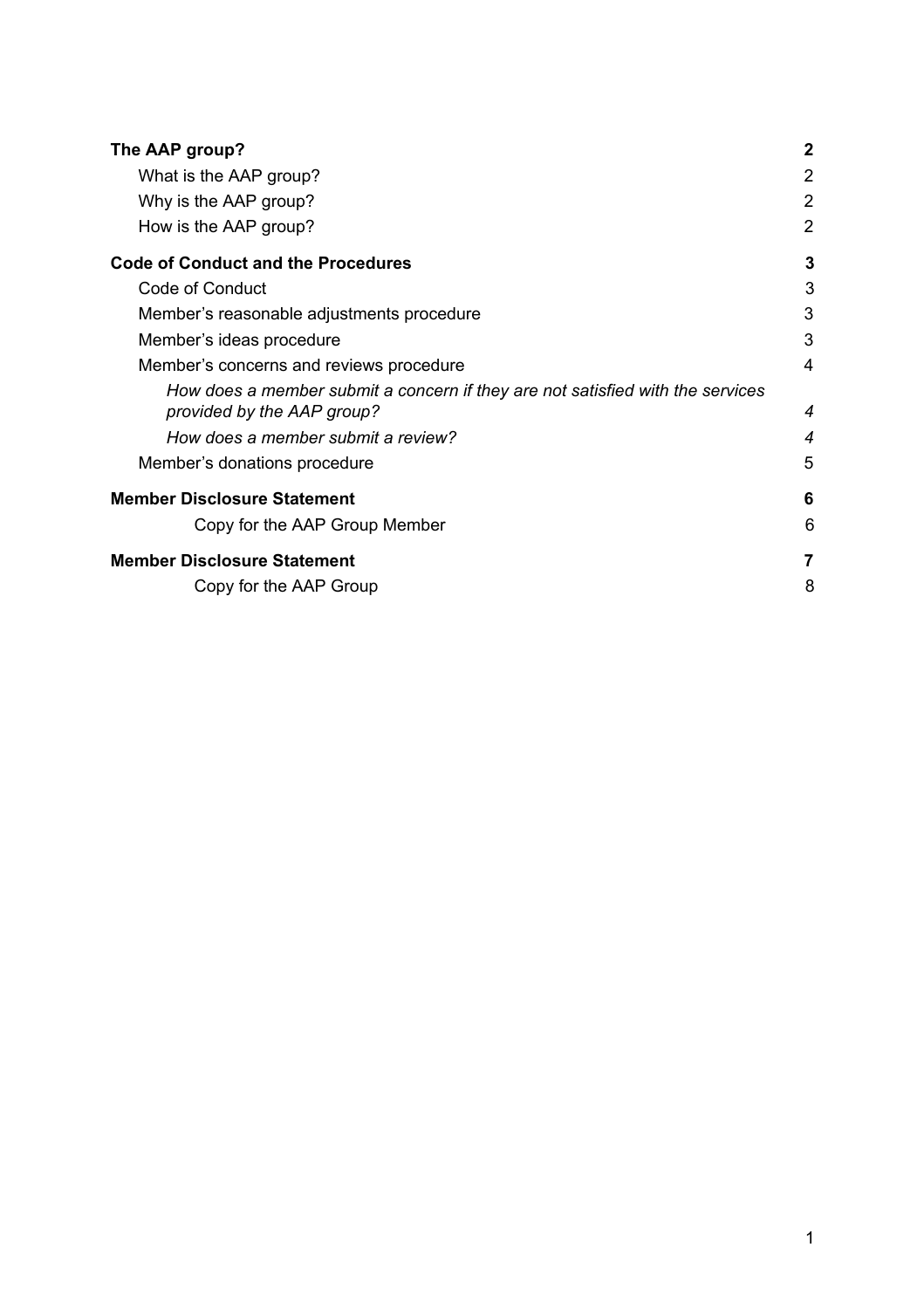# <span id="page-2-0"></span>The AAP group?

# <span id="page-2-1"></span>What is the AAP group?

The AAP is currently a social group for autistic adults in Plymouth, either diagnosed or in the process of being diagnosed (the AAP recognises that being able to relate to other autistic adults is considered to be a form of the process of being diagnosed) We are based on the 4 principles of the members feeling:

- 1. Accepted
- 2. Respected
- 3. Safe and...
	-
- 4. Understood

and is maintained by a strict Code of Conduct for all members and the committee. While it has arisen from the ashes of the Plymouth Autism Hub, organised by Working Well with Autism, it is currently served by members who are autistic and not served by people associated with autism.

# <span id="page-2-2"></span>Why is the AAP group?

While society is able to provide a multiplicity of services dedicated to children with autism, there are currently insufficient services dedicated to autistic adults. While autistic children with an early intervention are integrated into society, the same kind of integration is not available for autistic adults which may result in social isolation. The AAP is a group which serves its members who may, or may not, be struggling with social isolation. By maintaining at least 1 meeting a week, it serves to unite autistic adults and create an environment where other possibilities may arise.

## <span id="page-2-3"></span>How is the AAP group?

The AAP is organised by a complete voluntary committee which is responsible for maintaining a healthy relationship within the committee, with its members and with the venues where the meetings take place. It is currently self supporting and recommends the people who have a duty of care to a member qualify to be included within the group by association.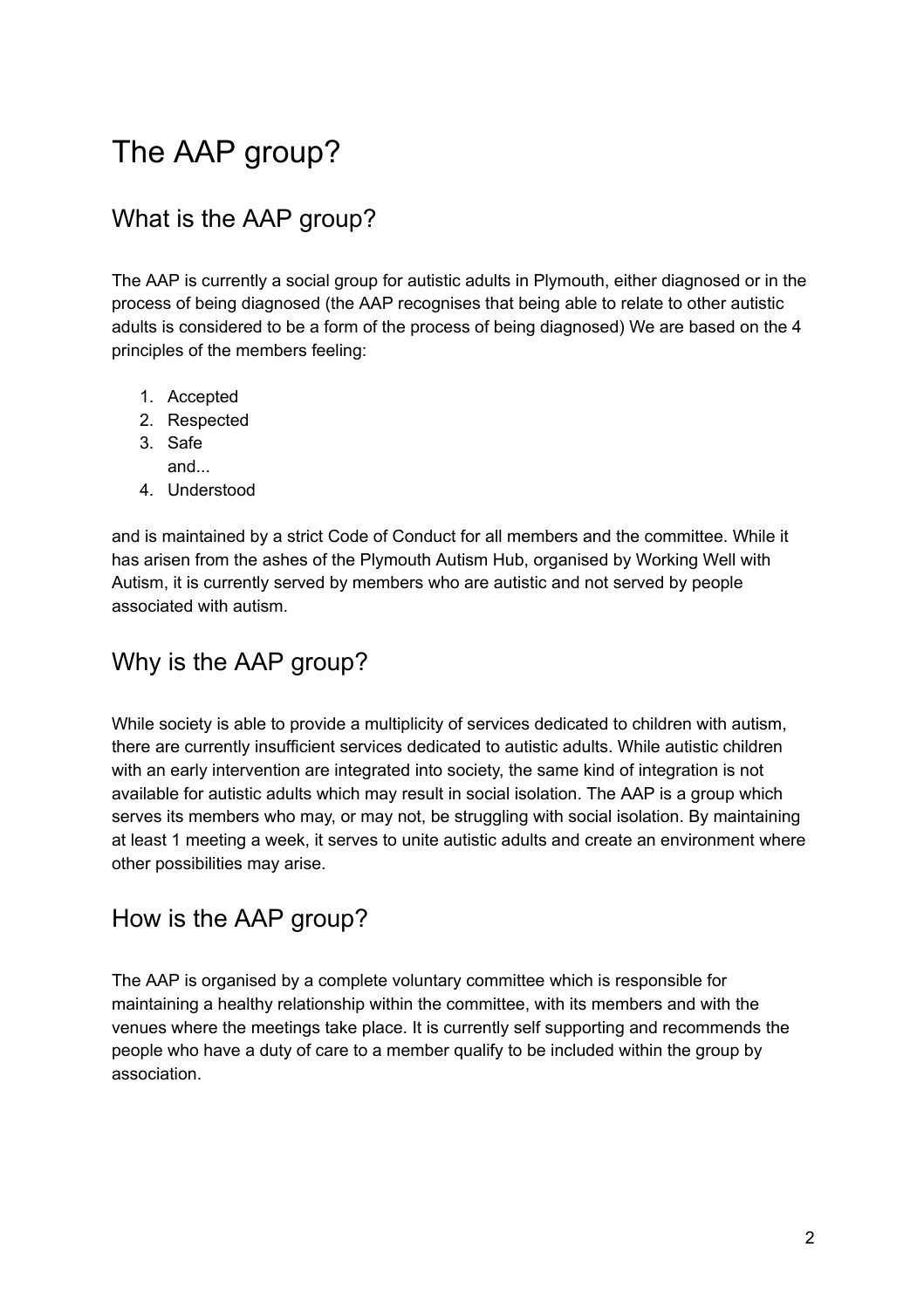# <span id="page-3-0"></span>Code of Conduct and the Procedures

# <span id="page-3-1"></span>Code of Conduct

- Treat all members, both committee and clientele, with respect, avoiding any physical, emotional, or verbal abuse or rudeness. As autistic people, we may have communication issues and offence can be unintentional; we need to take extra care, and apologies will often be acceptable.
- Confidentiality: Do not disclose information shared in trust at a meeting or other activity to anyone outside AAP, including the names or contact details of members.
- Treat all AAP property (including the venues they use) with respect and care.
- No illegal drugs or drunken behaviour is allowed at meetings or AAP events.
- To maintain the core principles of Understanding, Respect, Acceptance and Safety.

If a member is found to disrespect the guidelines above they may be asked to leave. If a member has concerns over the conduct of another member these can be raised with committee members of the AAP group.

#### <span id="page-3-2"></span>Member's reasonable adjustments procedure

While the AAP group is designed and is continuing to develop an environment, agreeable to its members, the AAP group remains open to all suggestions which may improve the experience of the member who is making the suggestion and potentially other members who have yet to raise similar suggestions or members who have yet to join the AAP group.

The AAP group recommends that suggestions from members are with the support of someone who has a duty of care (where applicable) to enable us to make the changes to increase the future experience. Suggestions must include what they're hoping to achieve and in the process, make the conditions favourable for both committee members and clientele members. All suggestions relating to this procedure will need to be documented and will be discussed within the next committee meeting. The committee's decision relating to the suggestion will be addressed to the clientele member and with the people who have a duty of care.

#### <span id="page-3-3"></span>Member's ideas procedure

The AAP group includes the thoughts of all its members and will be considered in a way in which they may be able to augment the current designs and developments of the AAP group.

Ideas from clientele members are welcome and are to be suggested to any committee member who will have the responsibility to bring it to the committee's attention. Ideas are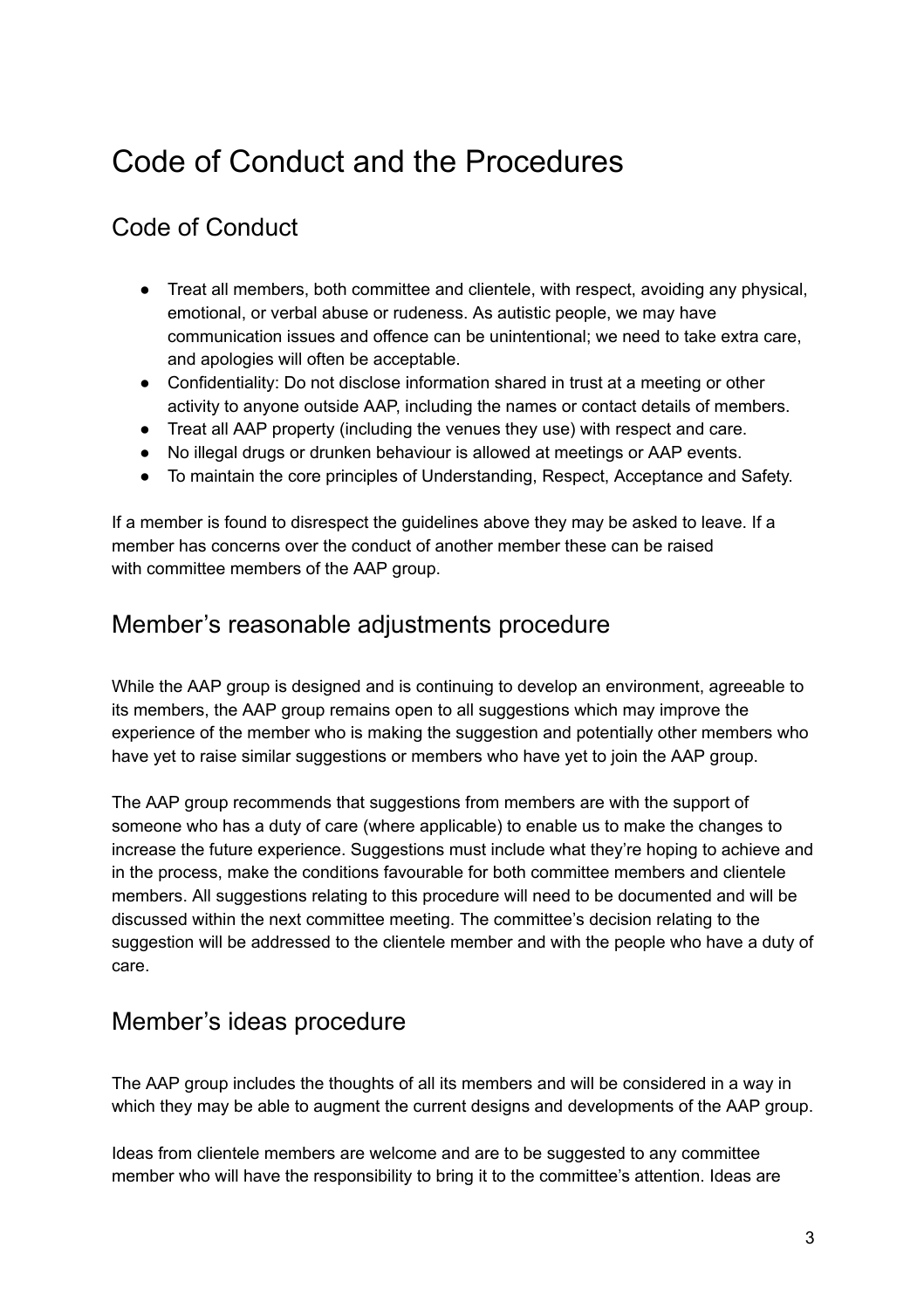ideally to be suggested in written form so as to prevent miscommunication and they may be added to the AAP group's papertrail. A clientele member may suggest ideas in oral form, but the aforementioned concerns are to be taken into consideration. A decision concerning the next steps of any suggestion are ideally identified by the end of the next committee meeting. The clientele will be made aware of the results of the committee's decision.

#### <span id="page-4-0"></span>Member's concerns and reviews procedure

All members have the right to raise concerns about the services they have received or are receiving from the AAP group. All members have the right to submit reviews, either anonymously or openly, which may be used to improve the services rendered by the AAP group.

<span id="page-4-1"></span>How does a member submit a concern if they are not satisfied with the services provided by the AAP group?

In the first instance all concerns may be raised with a core member of the AAP committee. In the second instance all concerns or complaints may be raised with someone with a duty of care, for example a guardian or an external support worker.

The AAP committee may then be able to arrange an appropriate meeting with certain committee members to discuss the concern or complaint. This may result in a meeting to be able to agree a course of action. The concern or complaint and the action taken to resolve it will be recorded in the C&C Book, the time limit for its resolution and the follow up meeting with the member will be taken into consideration.

<span id="page-4-2"></span>How does a member submit a review?

Ideally a written review is to be presented to a committee member which will be scanned into our system or a review may be submitted onto our website.

A review may be submitted by the people who have a duty of care to our members'. In the case of the duty of care being in the way of guardianship, the review may be either anonymous or open. In the case of the review coming from another service, we will require that the review be made in the spirit of complete openness and transparency to improve the relationships which we are building with other organisations.

## <span id="page-4-3"></span>Member's donations procedure

While the committee members of the AAP group are clear when it comes to gifts, gratuities and bequests, the AAP group in its entirety is currently self supporting. Members contributions are received during the AAP group as cash in hand. Support of at least 2 members verify the weekly contributions and are recorded within the AAP papertrail and will